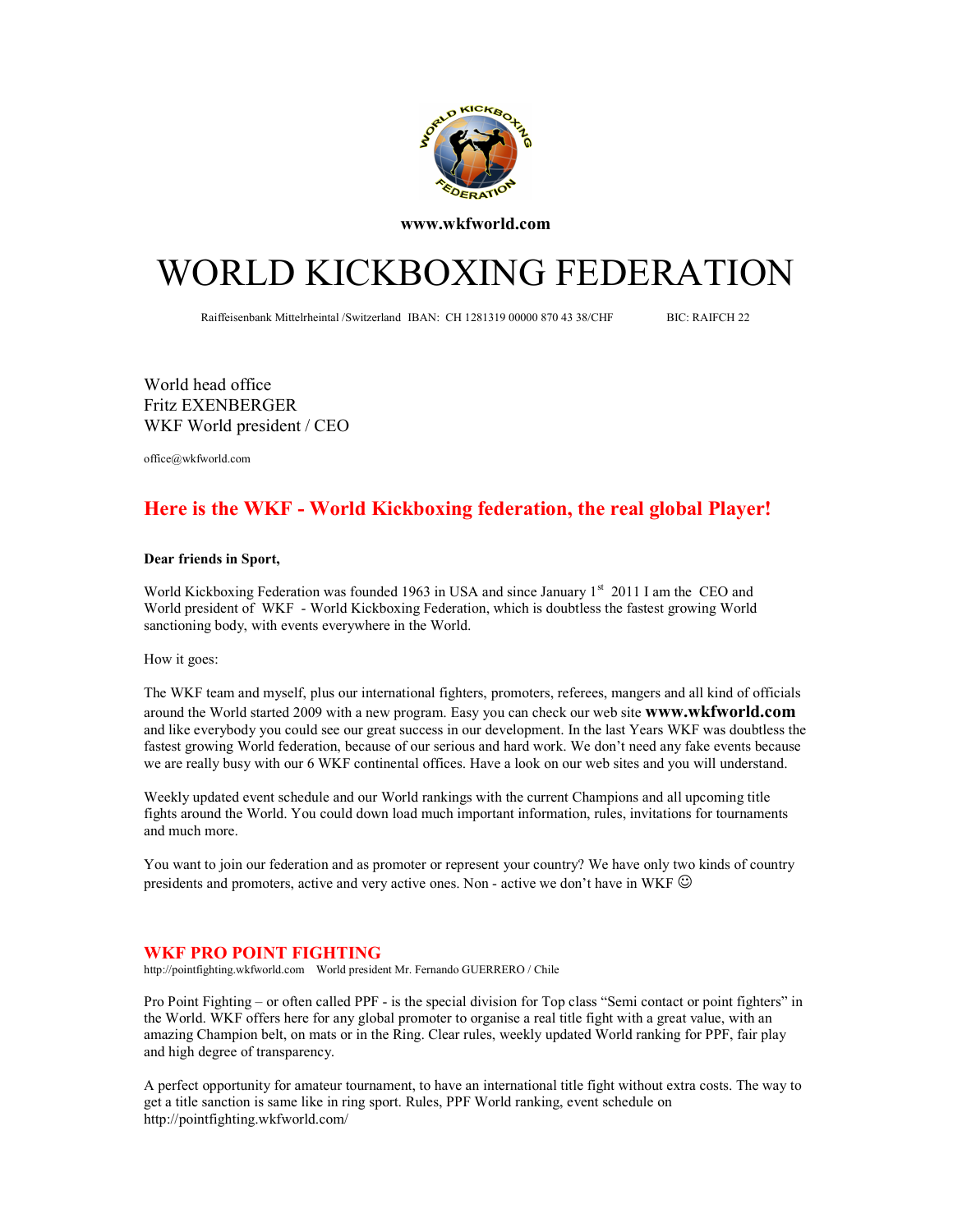#### 2 <sub>2</sub>

#### WKF AMATEUR DIVISION

http://amateur.wkfworld.com World president Mr. Pascal DELFOSSE / France

Although we are a sanctioning body most for professional events, many member countries sanction their amateur events with our WKF too. And we would like to support any of your WKF events in your country, forward your international invitations. With pleasure we help in your events with online advertising. Send your poster with some short information before – and reports with photos for the gallery after your event - and we post on the WKF head office web site as well as on your WKF continental web site. More than 100.000 hits (!) have a great value.

Now we promote in October 19<sup>th</sup> 2020 the World Championships in Egypt, the City Cairo and 2021 all other continental Champion ships ( e.g. African Championships, Asia Championships etc. ) and next European Champion ships in October 2021 in Spijkenisse, the Netherlands. For the next WKF sanctioned tournament in the World and any other request contact our amateur head office http://amateur.wkfworld.com

#### WKF PRO DIVISION

www.wkfworld.com World president Mr. Istvan ROZMAN / Hungary

We sanction professional Kick & Thai boxing events as well as MMA with title fights all over the World. More and more promoter confides our World Kickboxing Federation as strong partner and evaluates our work and seriousness. We protect our current champions, and our first aim is to satisfy our partners. Visit our WKF main web site www.wkfworld.com and read carefully the "title fight minimum requirements" and you will understand. For title fee request, promoter license and more details send just a mail to our head office. office@wkfworld.com

## **WKF MMA DIVISION**<br>http://mma.wkfworld.com World

World president Mr. Amir MOSADEGH / Iran

We sanction professional MMA events and title fights according our MMA European and World rankings. Our MMA division was from the beginning a story of great World wide success. If you want to promote any MMA event with or without WKF MMA title fight other any other requests contact our office http://mma.wkfworld.com

#### WKF SANDA & WUSHU

https://wushu.wkfworld.com World president Sifu Dinan YAN / China

We sanction professional MMA events and title fights according our MMA European and World rankings.

WKF ASIA holds the 2017 convention and referee seminar in Seoul. Our host was WKF KOREA president HWANG HYUN KI. Main point was the appointment of our WKF CHINA president Mr. YAN Dinan as our World president for SANDA & WUSHU.

Mr. YAN holds in the past so many well done professional events not just in China. His Chinese Fighters fought very successfully all over the World. For title fee request, promoter license and more details send just a mail to Sifu YAN. The Sanda World ranking is here: https://wushu.wkfworld.com/rankings

As former World Champion he is our very closed friend in WKF, high respected member and of course expert in all belongings for Chinese Wushu / Kung-Fu forms and styles.

Our always updated web site is here: https://wushu.wkfworld.com